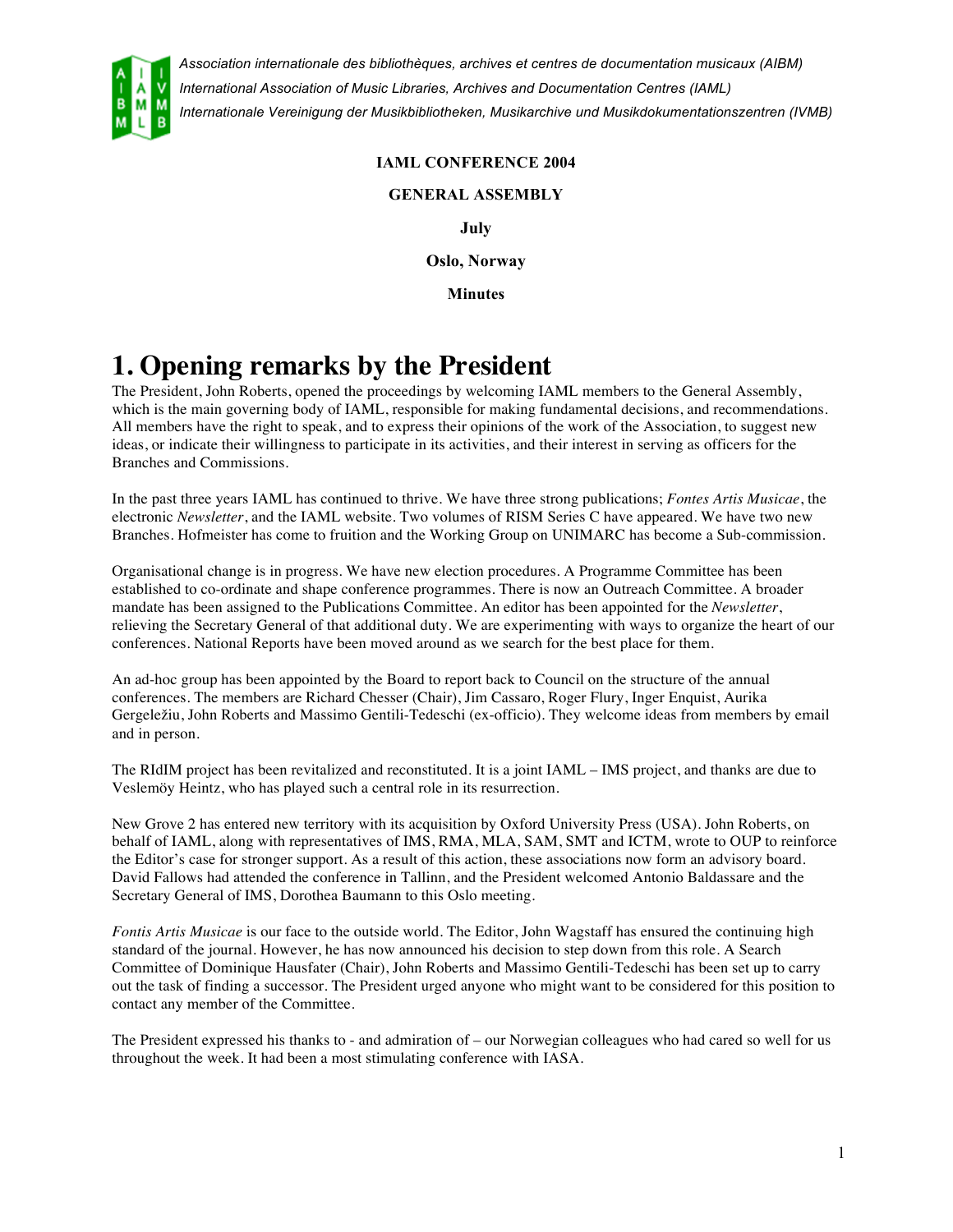

Two Board members, Kirsten Voss-Eliasson and Pam Thompson, were completing their terms of office. The President paid tribute to Kirsten for her valuable contribution to the work of the Board, particularly as a tireless advocate for public libraries. He thanked Pam for all she has given to the Association since she first took a central role in 1992. She has been President, Past-President and Treasurer, as well as the Chair of the Programme Committee. Never short of ideas, Pam has given generously of herself.

Finally, John Roberts thanked all IAML members for their hard work and kindnesses during his term as President.

# **2. Report of the Secretary General (Roger Flury)**

The Secretary General reported on IAML activities since the Congress in Périgueux in 2001

## **The Board**

The composition of the IAML Board since 2001 has been as follows: President, John Roberts; Past-President, Pam Thompson; Vice-Presidents (in alphabetical order) Dominque Hausfater, Ruth Hellen, Federica Riva and Kirsten Voss-Eliasson. Treasurer, Martie Severt; Secretary General, Alison Hall (completing two additional two-year terms in July 2003) and Roger Flury, appointed from July 2003 for a 4-year term.

## **Board meetings**

The Board has continued to hold mid-year meetings between conferences, to discuss on-going and urgent issues, and to do advance planning of IAML activities. Meetings were held in Milan (2002), Paris (2003) and London (2004). Fortunately all Board members were able to attend each meeting.

### *Fontes artis musicae*

John Wagstaff, who was appointed Editor in succession to Suki Sommer in 2000, has ensured that *Fontes* continues to be first class publication. He has made strenuous efforts to get publication back on schedule and has no shortage of quality material. John confirmed his commitment to a mix of scholarly and practical articles as well as maintaining the tri-lingularity of *Fontes*. During the period under review, searches have been undertaken for an indexer, a news and review editor for the USA/Canada and corresponding editors for several countries.

At the *Fontes* meeting held in Tallinn in 2003, those present agreed that it might be a good idea to circulate a questionnaire to IAML members, canvassing their opinions on the journal. As a result of this, the Editor formulated a questionnaire with the help of the *Fontes* editorial board. The IAML Board has also contributed some suggestions. When the questionnaire is finalised it will be made available.

In 2004 we received a proposal from A-R Editions to host an electronic version of *Fontes* that would be held securely on a server under their control, and which would allow IAML to give subscribers to *Fontes* (i.e. IAML members) access to the electronic version of the journal. A meeting was held between James Zychowicz of A-R, and IAML representatives John Roberts, Martie Severt, Alison Hall and John Wagstaff, all of whom were in Washington for the MLA meeting.

## **IAML Electronic Newsletter**

A search committee was established to find an editor for the electronic newsletter which had been set up on an experimental basis and edited provisionally by Alison Hall. Michael Fingerhut was appointed in 2003, and four issues have since been produced; October 2003, January, April and July 2004.

## **IAML Website**

In 2003, our Webmaster Massimo Gentili-Tedeschi undertook a redesign of the site, assisted by Gabriele Gamba. The web address was simplified to become www.IAML.info . Anyone searching for the more obvious IAML.org will be taken to the site of the International Academy of Matrimonial Lawyers.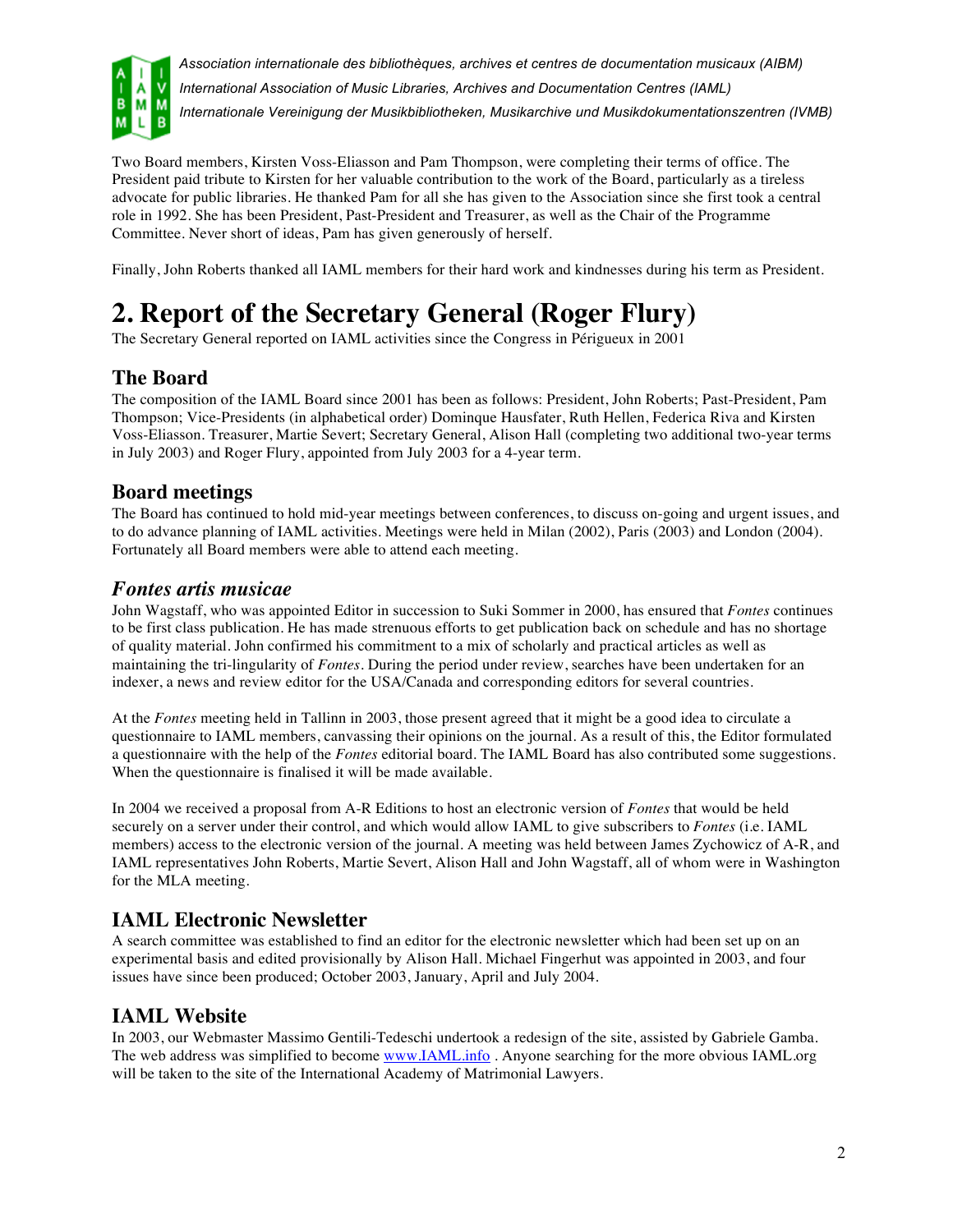

## **Conferences**

The 50th anniversary of the birth of IAML was celebrated in July 2001 at our 19th Congress which was held in delightful Périgueux, capital of the Perigord region of France. For this special occasion we were joined by some of IAML's elder *statespeople* as well as representatives of international organisations with whom we have close contact.

In August 2002 we gathered for our annual conference under the blue skies and hot sun of Berkeley, California and in July 2003 we reassembled in the beautiful Estonian capital, Tallinn.

## **National Branches and Membership**

Since 2001 there have been new national branch officers in Canada, Finland, France, Germany, Japan, the Netherlands, New Zealand, Poland, Spain, Sweden, Switzerland, the UK & Ireland and the USA.

A new national branch has been launched in Austria. New Branches were in the process of formation in Croatia and Lithuania. Hopes were also expressed that national branches will be formed in Armenia, China and Hungary.

So far in 2004 we have new personal members in Latvia, Lithuania, the Ukraine and Zimbabwe.

At Périgueux, Honorary Memberships of IAML were accorded to Lenore Coral, Anders Lönn and, posthumously, to François Lesure in appreciation of exceptional service to IAML over a number of years.

### **Professional Branches, Subject Commissions, Working Groups and Committees**

At the meeting in Berkeley, elections were held for Officers of Professional Branches and Subject Commissions. The names of the officers are listed on the IAML website and in the conference programmes for Tallinn and Oslo.

The *Working Group on Music Periodicals* has ceased.

The *Hofmeister XIX* project continues at Royal Holloway, University of London, with funding from the (UK) Arts and Humanities Research Board. The project staff—five 0.5 staff, consisting of the Project Manager (Liz Robinson) and four data entrants, under the direction of Nicholas Cook started work at the beginning of June 2004, with technical support provided by the Centre for Computing in the Humanities at King's College, London.

The *Working Group on the IAML Toolbox* was established at Tallinn at the instigation of Kirsten Voss-Eliasson. It is hoped that this practical project will provide an incentive for more public library participation in IAML.

The *Working Group on the Exchange of Authority Data* was established under the auspices of the Cataloguing Commission, and the *Working Group on the Indexing of Musical Performance* was established under the auspices of the Bibliography Commission, with Rupert Ridgewell appointed as Chair.

The *Working Group on UNIMARC* was transformed into a Sub-Commission due to IFLA's proposal that it become the permanent body responsible for the maintenance of music codes within UNIMARC. Council approved that the *Working Group on the Registration of Music Archives* become the *Working Group on the International Register of Music Archives*, with the addition of IRMA in parentheses. An Interim Governing Committee has been established to provide general oversight and to assist with developmental issues.

The *Constitution Committee* prepared wording for suggested amendments to the Rules of Procedure and the Constitution. These related to the role of Working Groups and the need to ensure that the new committees are mentioned in the Constitution, as well as amendments to the procedures for the election of officers in Working Groups and Commissions.

Another proposed amendment to the Constitution formalised the creation of multi-national branches.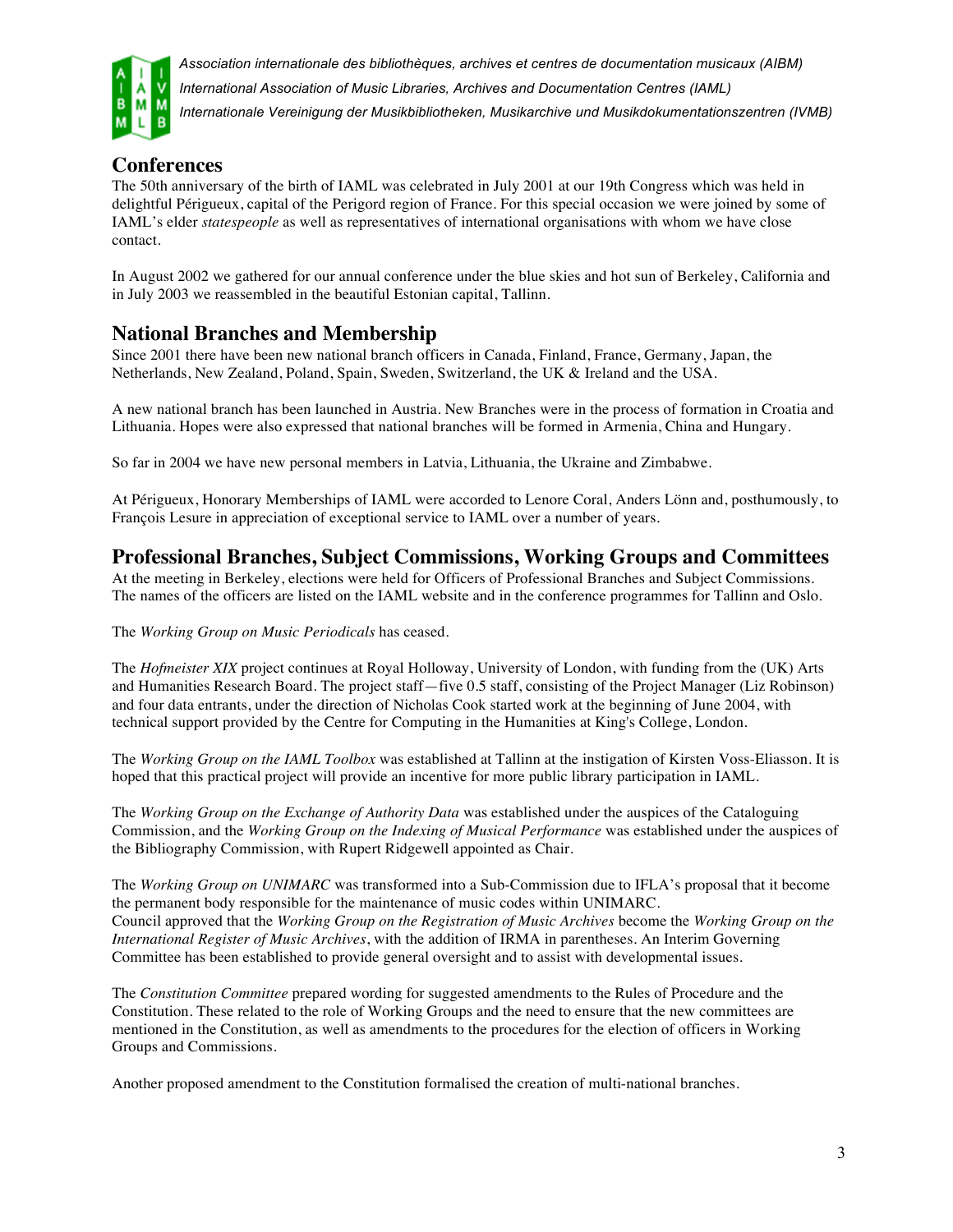

An amendment to the Rules of Procedure was approved by Council and clarified the mechanics of voting for President and Vice-Presidents. This now allows for postal only ballots, the first of which was the 2004 election. Although delegates can no longer vote at the conference, candidates would be informed of the results much sooner, and this would assist them to be fully prepared to take up office.

The *Copyright Committee* moved to expand its membership to include wider geographic representation. In order to lobby government over the EC copyright directive, the French Branch of IAML produced an excellent text which was translated and made available on the website to other national branches.

Antony Gordon has taken over from Massimo Gentili-Tedeschi as Chair of the *Information Technology Committee*.

*Outreach*. Ruth Hellen replaced Joachim Jaenecke as the person responsible for administering the Outreach programme. Outreach takes many forms including the donation of print and A/V materials, study visits to institutions and support to attend conferences. It is an area that has grown considerably, and Council approved the establishment of an Outreach Committee, the Chair of which will always be one of the Vice-Presidents.

In Tallinn, Council approved the Board's recommendation to merge the two Outreach Funds to allow for greater flexibility and make it easier to balance the demands for conference support and donations.

A *Programme Committee*, chaired by Pam Thompson, was established at the Berkeley Conference to be responsible for the overall organization of the programme. Its brief is to issue calls for proposals, review proposals submitted by individuals or branches, commissions, etc., and conceive and plan other sessions dealing with topics of current interest to members of the association. It attempts as far as possible to design a balanced, coherent, and varied programme of high calibre. The Secretary General remains responsible for scheduling the conference sessions and acting as a liaison with speakers in sessions not conducted under the auspices of a particular branch, commission, or committee. From 2004, the Chair of the Programme Committee will be Jim Cassaro.

The supervisory brief of the *Publications Committee* was expanded to cover all IAML publications, print or electronic, regular and extraordinary, including any publications of Branches and Commissions. It was also charged with suggesting new projects and examine the balance between all publications.

### **Cooperation with other organisations**

#### IFLA (International Federation of Library Associations)

Documentation has been regularly received in paper copy and by email outlining IFLA's activities.

IAML nominated Richard Chesser for their Copyright Committee. We participated in the election of officers and have also voted on the issue of revisions to the Association's membership categories.

#### ICA (International Council on Archives)

The IAML Archivist, Inger Enquist, attended the 2002 conference in Seville and reported that we should try to participate in the UNESCO Information for All initiative, run by the ICA. In 2003 they held a Round Table meeting in Cape Town with the Theme "Archives and Human Rights" and a full conference was planned for Vienna in 2004.

The IAML Archive is located at the Music Library of Sweden and has already received many valuable documents. Previous IAML officers will be asked what material they still have, and donations of relevant material are welcomed. The inventory to the IAML Archive can be reached through the IAML website and is recommended as an excellent source of historical information.

#### IMC (International Music Council)

The IAML President attended the 2001 IMC General Assembly in Tokyo and was appreciative of the kind hospitality shown to him by our IAML colleagues in Japan. He reported that the IMC seemed to be in excellent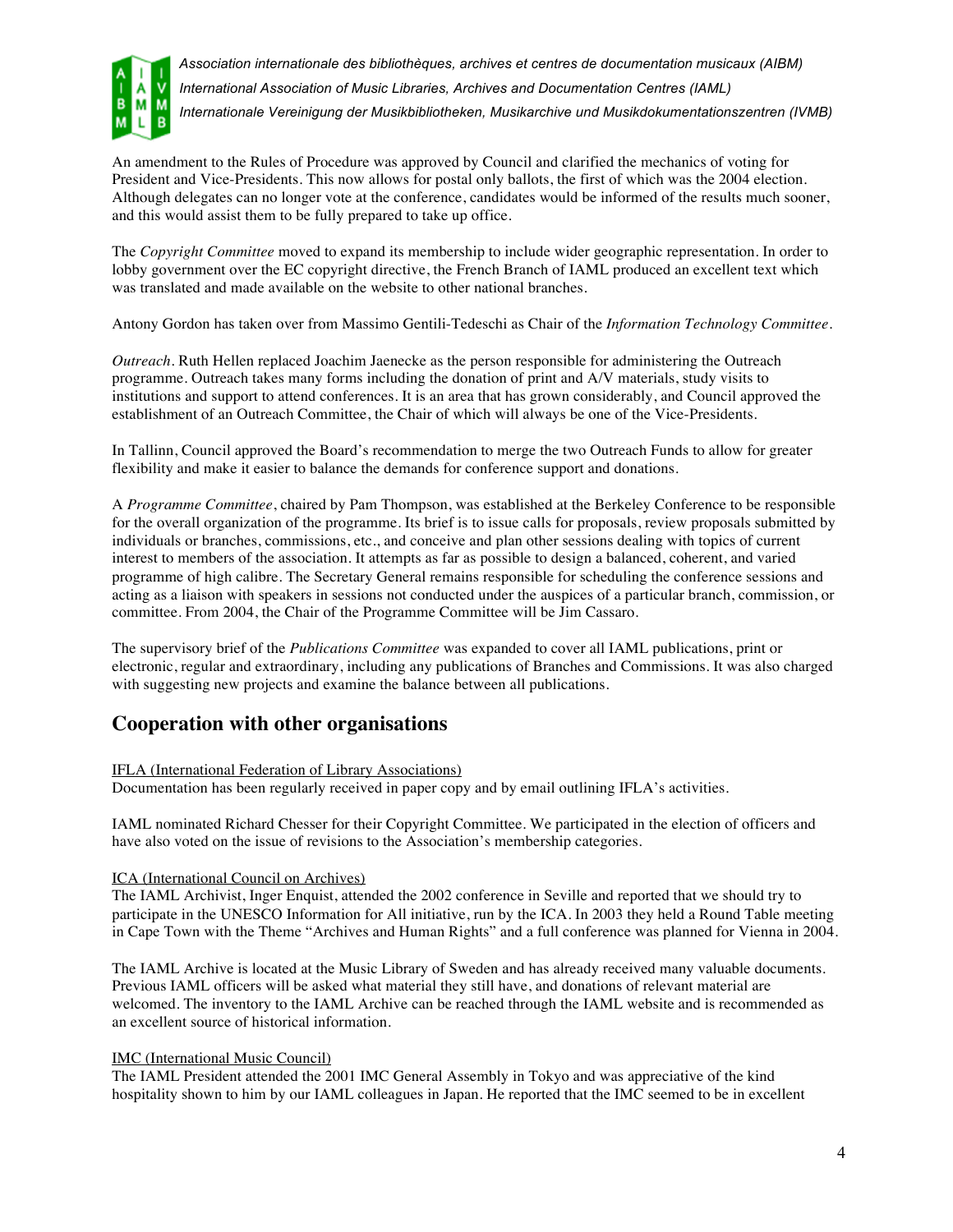

*Association internationale des bibliothèques, archives et centres de documentation musicaux (AIBM) International Association of Music Libraries, Archives and Documentation Centres (IAML)*

*Internationale Vereinigung der Musikbibliotheken, Musikarchive und Musikdokumentationszentren (IVMB)*

recovery mode with a new President, Kiefer Fakouri. He also mentioned that the IMC Secretary General, Guy Huot, had sadly passed away in 2002 and was replaced by Damien Pwono.

A biennial report of IAML activities was supplied to the IMC for their conference in Montevideo. John Roberts represented IAML at Montevideo and reported that the IMC seemed to be re-examining its priorities with the aim of becoming an organisation that others turn to for help. As a mark of confidence in its future it had actually reduced membership fees.

The Many Musics Programme was now central to the work of the IMC and member organisations were encouraged to participate.

#### ISO (International Standards Organisation)

Lenore Coral became IAML's liaison to Technical Committee 46, Standing Committee 8, on library statistics. She reported that there seems to be more international fragmentation than harmonization.

Joachim Jaenecke attended the annual ISMN meeting in Ljubljana at which the USA became a member.

#### IAMIC (International Association of Music Information Centres)

IAMIC has been involved in two major European projects – The European Music Navigator and the Music Network, both of which should prove a valuable resource for music libraries. A joint conference with IAML is planned for 2006 in Sweden.

#### IASA (International Association of Sound and Audiovisual Archives)

Inger Johanne Christiansen attended IASA's 2003 meeting in Aarhus and reported that they will join with IAML for a conference in Oslo in 2004.

## **3. Report of the Treasurer (Martie Severt)**

The Treasurer corrected the error in the current Report which had inadvertently retained some figures in Deutschmark instead of Euros. He pointed to the projected decline in reserves and observed that the percentage increase in dues signaled for 2007 would depend on next year's results. The apparent decline in membership is misleading and was caused by a strict observation of the cut-off date for renewal. In reality, membership is relatively stable. He also suggested that the Outreach Fund needs to be used more.

## **4. Obituaries**

Martie Severt paid tribute to Huib Deetman and Wim Dijk who had passed away during the year:

"Two librarians who played an active role in the music library field in the Netherlands died; Huib Deetman on November 9 2003 (aged 69) and Wim Dijk on February 15 2004 (aged 62). Both had careers in public libraries, were involved in IAML, attended international conferences and helped to organize the conference in Amsterdam 1987.

Huib Deetman will be best remembered as the music librarian of Amsterdam Public Library (1969-1988). He was also a teacher at the Amsterdam Library School. After early retirement he went back several times to Indonesia (where he was born) to assist with library projects.

After posts in Deventer and Heemstede, Wim Dijk was music librarian at The Hague Public Library from 1978. His years there were a time of great changes such as automation and the introduction of the CD. Wim Dijk played a major role in promoting the importance of music in public libraries, and stimulated cooperation with other music institutions in The Hague. He was also a teacher at the Library School in Amsterdam, and was a Board member and Chairman for six years of the association of Dutch Music Libraries. He played a vital role in introducing the ISBD and translating it into Dutch.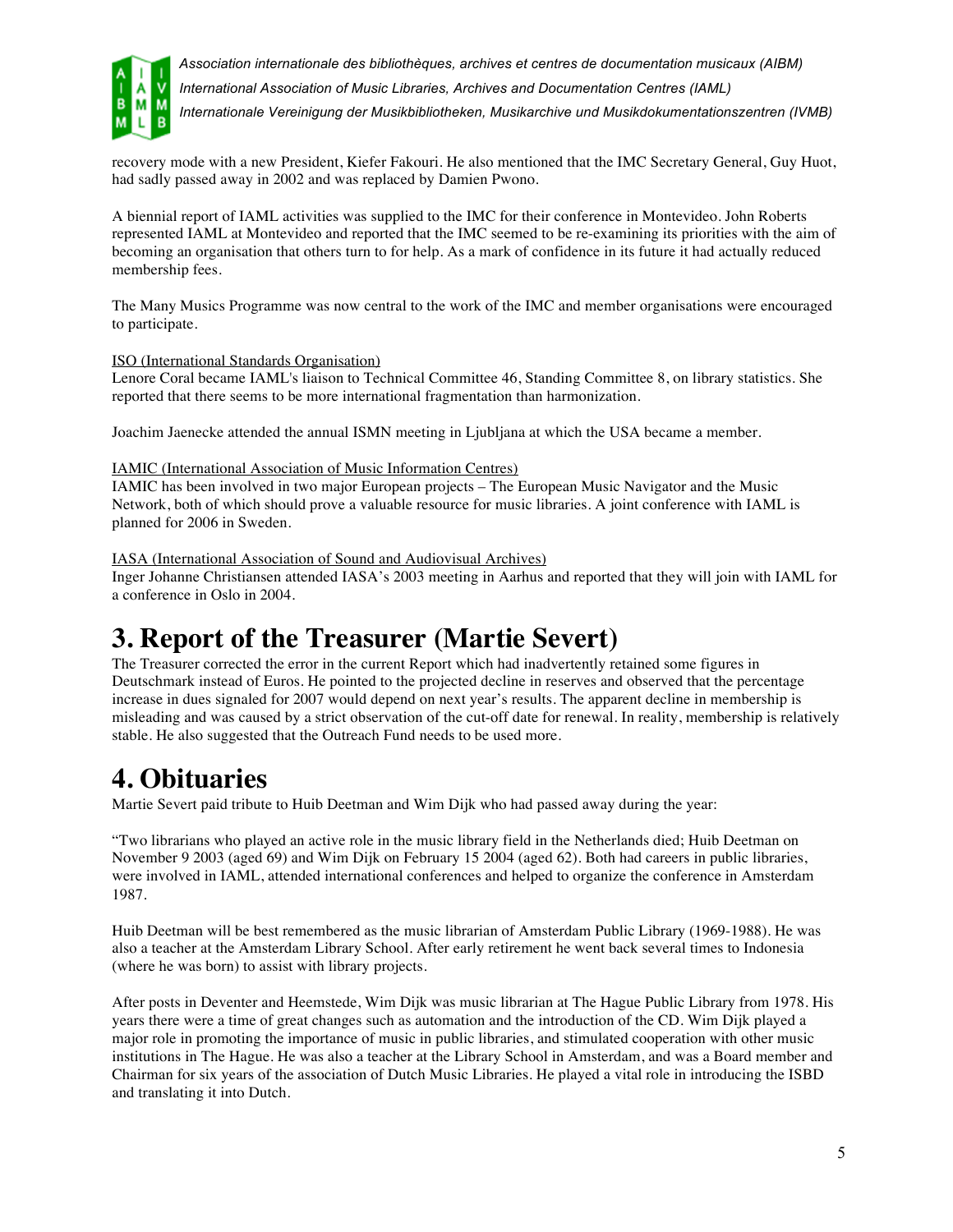

In 1988 Wim Dijk left The Hague for the City Library of Haarlem, where he worked in a broader managerial function, but he always kept in touch with music library work. His death, shortly after his retirement in 2002, is very sad. We not only lost a colleague and an inspiring music lover, but also a good friend."

Federica Riva paid tribute to Oscar Mischiati (1936 - 2004):

"Oscar Mischiati, had been music librarian of the Conservatorio di musica 'G.B. Martini' in Bologna for almost forty years, having started there in 1964. He was among those few people from Italy who joined IAML in the 1960s. He is author of several publications and bibliographies about Italian music publishers.

As a music librarian, Oscar Mischiati was called by the Ministero della Pubblica Istruzione (Ministry of Education) to join several commissions to study the difficult situation of music libraries in Italian Conservatories. His mind was keen and clear; his sense of humour was well known, as was his deep knowledge of Italian music culture. The help he gave to younger music librarians to develop their own knowledge in the field has to be remembered as well.

Even more than a librarian, Oscar Mischiati is known as an expert of the preservation and study of Italian historical organs, and for decades he served the Ministry of Culture as a consultant. Thanks to his activity, many historical organs have been restored, and the practice of respecting the original status of historical instruments has been developed in Italy.

For a biography and other obituaries see http://www.organisti.it/mischiati.htm ."

Hugh Cobbe paid tribute to Albi Rosenthal (1914 – 2004):

"As we were reminded in the anniversary issue of Fontes Artis Musicae a few years ago, in its early years IAML was inhabited by a race of giants: I am thinking of the likes of Vladimir Féderov, Alec King, Francois Lesure, the Comtesse de Chambure, Rudolf Elvers, Otto Albrecht and so on. Amongst these quietly moved, almost imperceptibly, Albi Rosenthal. Embodying the traditions of his predecessors Leo Liepmannsohn and Otto Haas, he was a quiet eminence grise. He walked hand-in-hand with all the great collecting librarians of his time as well as with private collectors of the calibre of Alfred Cortot, Paul Hirsch and Paul Sacher, gently easing musical treasures, be they autograph manuscripts or unique printed editions, into the right home. He was certainly the doyen of the antiquarian music trade, but he was far more than that. As a former Chairman of the British Library once put it, when introducing a public lecture by Albi: 'To describe Albi Rosenthal as a music dealer is to describe Marco Polo as a commercial traveller'!

Coming from a family background such as that of the Rosenthals and Olschki's and marrying the daughter of Oscar Levy, the editor of Nietzsche, he was at home in the thought, literature, music and arts of our common European heritage, both as a scholar, writer and passionate performer (on the violin). He was a businessman – yes – but he was also the friend, adviser and supporter of his clients. Those of us who picked up the telephone and heard his characteristic 'Hello – this is Albi', always knew that something of interest was to follow. If there were year-end funds unexpectedly available and needing to be spent in a hurry, Albi could be counted on to dip into his magic box and produce a winner that was exactly right for the collection. He was content to hold items in stock for years on end until the chance to place it in its right home came along. I speak with experience not only at the British Library but also at the Britten-Pears Library at Aldeburgh (I am thinking of 30 important discarded pages from the composition sketch for Peter Grimes, and of the top half of a Mozart leaf which he took great trouble to ensure joined the bottom half, which had been in the BL for 50 years – the leaf having been cut in half by Constanze Mozart herself!).

I would like to share one particular memory with you. In 1991 Albi, a passionate lover and collector of Mozart, helped me at the BL with the publication of a new facsimile of the Mozart autograph thematic catalogue. It was at his advice we included, for the first time, all the ready-ruled unused pages at the end, as a poignant reminder of what might have been (previous facsimiles had not done this). He wrote the introductory piece on the history of the manuscript (needless to add, he had also oiled the wheels of the donation of the manuscript to the British Library). We had made an arrangement for a German edition of the facsimile to be published by Bärenreiter in the Neue-Mozart-Ausgabe; when I sent them Albi's text, written in his clear scholarly style, they responded by asking for it to